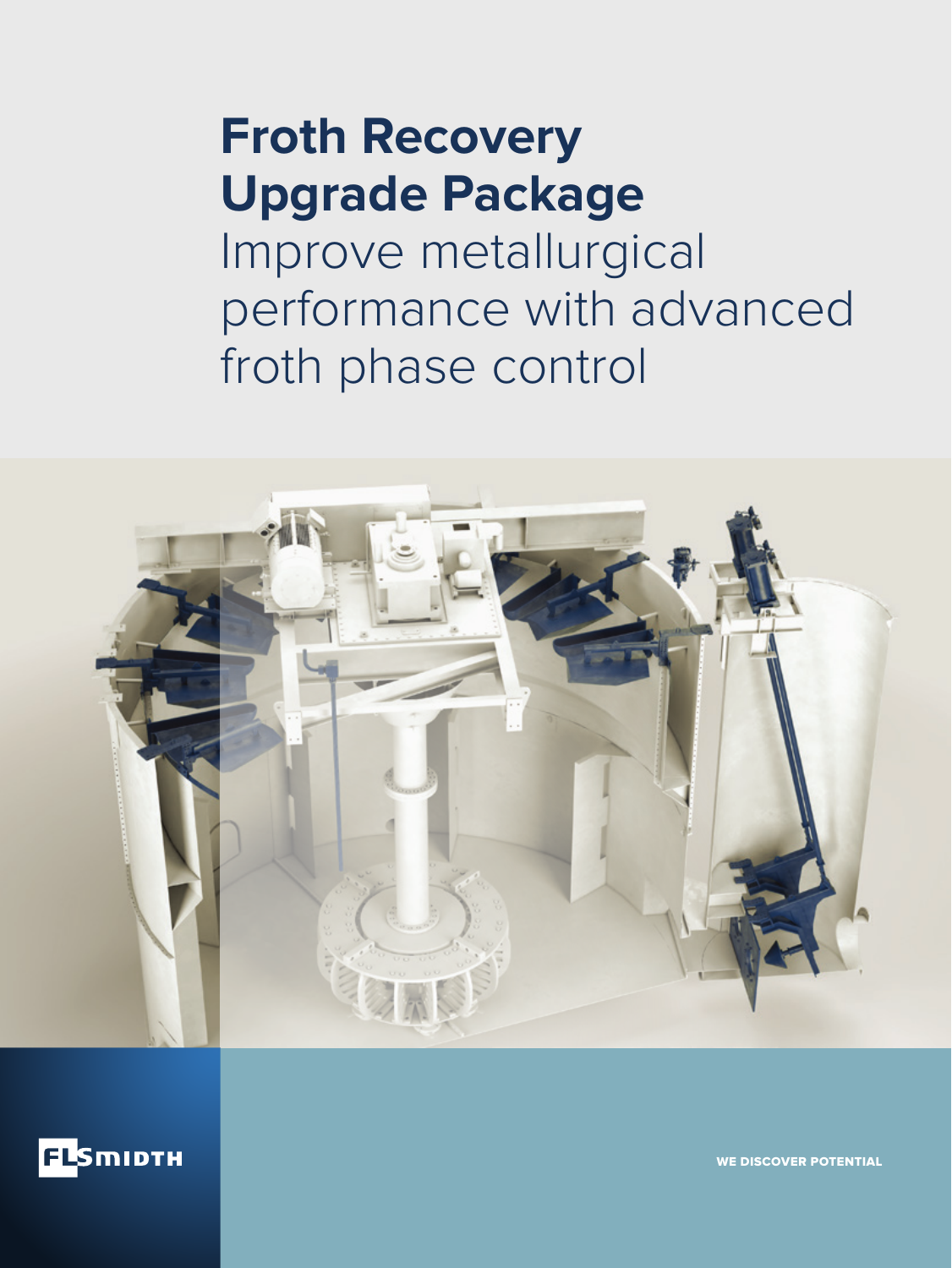# **Superior froth level control and metallurgical performance**

The Froth Recovery Upgrade Package enables you to better control the froth phase. The addition of the radial froth crowders adds a new dimension to the control strategy, enabling you to shift the grade recovery curve by allowing either deeper froth or faster froth removal.

**■ Improved recovery**

**■ Reduced use of reagents** 

#### **Key benefits**

**■ Higher grade**

**■ Better control of the froth level** 

**■ Exhanced flexibility**

**■ Better control of surface stability**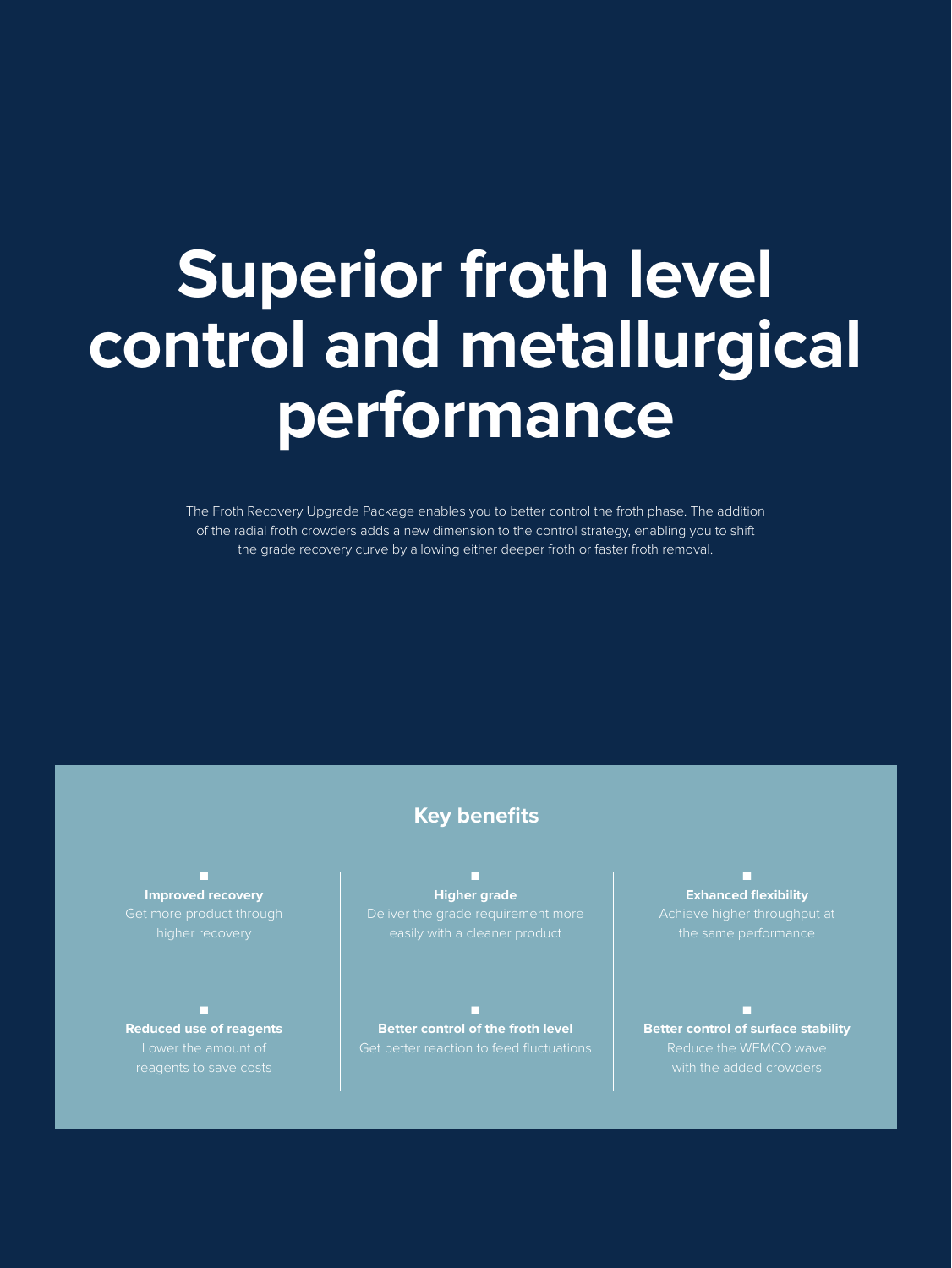



#### **Actuators**

Designed by Festo, exclusively for FLSmidth, actuators control the position of the dart valve inside the flotation cells

#### **Level Sensor**

Featuring a new robust design with no moving parts, the level sensor accurately senses slurry level



#### **Radial Froth Crowders**

Designed for greater flexibility and control, radial froth crowders reduce top-of-froth surface area and increase froth movement to the nearest radial launder